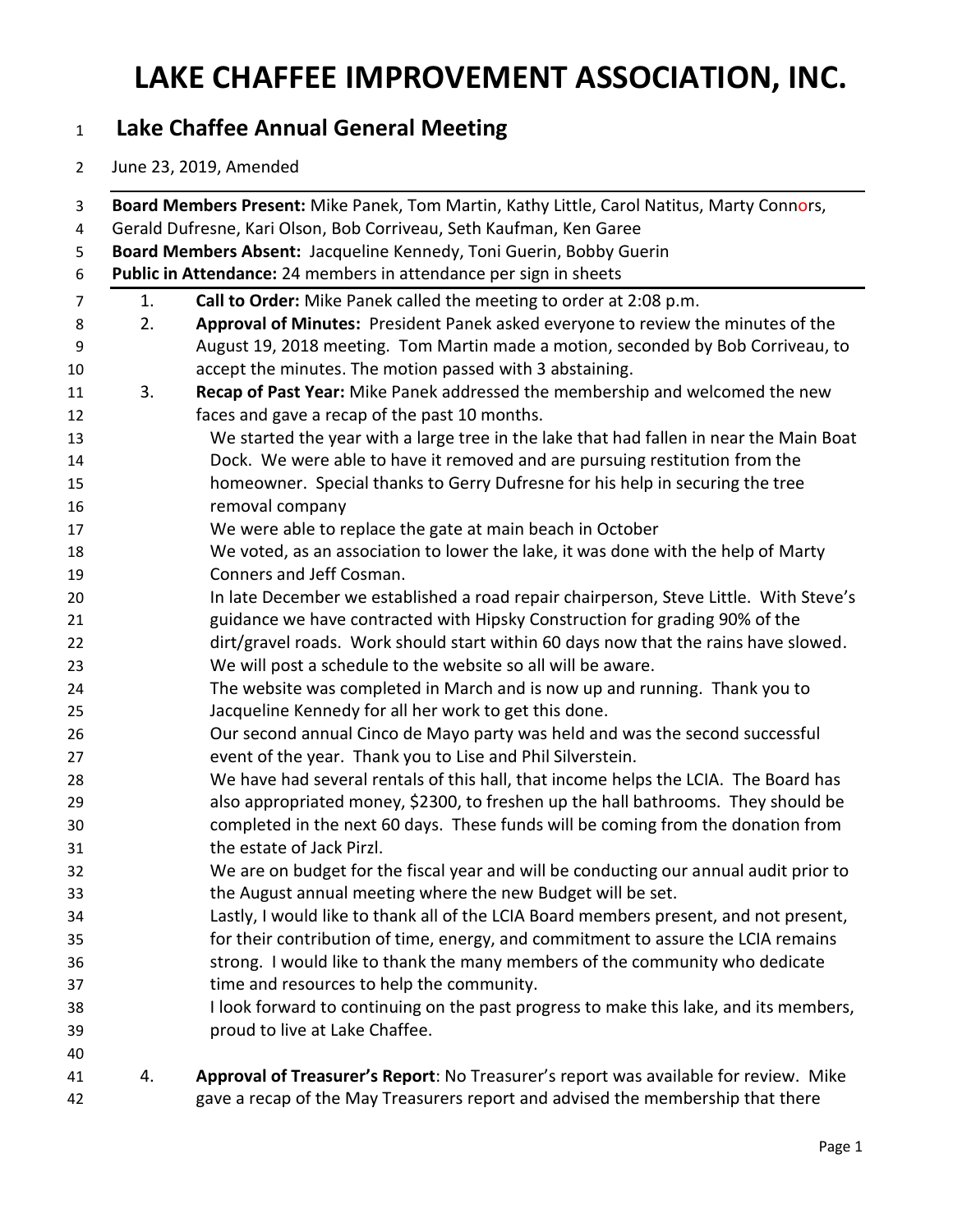- were line items that were being reviewed. The YTD income is \$45,374 and the YTD expenses are \$45,970. This puts us on budget for the current fiscal year. 5. **Chairman's reports: Boat Launch:** Gerry Dufresne reported that the Boat Launch has been mowed about once a week. The dock has collapsed from ice and has to be pulled out and repaired. He advised that if you do use the boat launch to stay to the right as the rains have the ground very saturated. The neighbor on the left side of the boat launch in encroaching on the boat launch property. We will hire a surveyor to mark the property and will consider putting up a fence. **Constable:** Jerry Dufresne reported that the State Police were here recently as there is a lot of ATV activity. The State Police will tow your vehicle and issue a fine if you are caught using unregistered vehicles on the roads. **Environmental Chair** Ralph Sherman reported that there is a lot of Spring Algae, mostly due to the torrential downpours we have experienced. Ralph provided the residents with a fact sheet about the Algae in our lake. A copy is attached. Ralph has been in contact with UCONN and a professor there is prepared to do a study of the lake condition. The cost is \$1000. They will also come on your property and look/test for contributors. Bob Corriveau made a motion, seconded by John Mayer, to authorize \$1000 to be included in the proposed budget. The motion was restated by Bob and seconded by John to not only include the \$1000 in the proposed budget, but to also approve the study be done by UCONN. The motion passed with all approving and 1 abstaining. Additionally, we need to consider sending out notices next year in February/March to ask people to be aware if the geese are nesting on their property. It was suggested that we consider providing stickers for boats for homeowners that state "Lake Chaffee Resident" and closely monitor all boats that are using the lake. The website could be used to post a notice that If the boat leaves this lake and goes to other bodies of waters it needs to be thoroughly cleaned before entering our lake again. **Fund Raising:** Phil Silverstein addressed the membership…where does the money from LCIA come from? In addition to the taxes we collect we have to do fund raising to help with the cost of beach maintenance and road repairs. We have a great fund raiser coming up and for that I will let Lise Silverstein talk to you. Lise reminded the membership that we have a Craft Fair/Bake Sale/Plant Sale coming up on June 29. This fundraiser is different than our others because it is a public event and we are hoping to get a good turnout from the public. So Lise asked that everyone talk it up and take some flyers and pass them out wherever you go, shopping, visiting, etc. Also we would 80 like anyone who can to bake and donate to the bake sale. And we hope to see you all 81 there. **Hall:** Kathy Little advised that the Hall was rented several times over the past year. The holding tank was emptied more than usual this Spring due to the heavy rains and the fact that the holding tank does take on ground water. **Dam:** Kari Olson reported that Karl Acimovic is working on an emergency preparedness
- plan for us. It should be complete in a couple of weeks.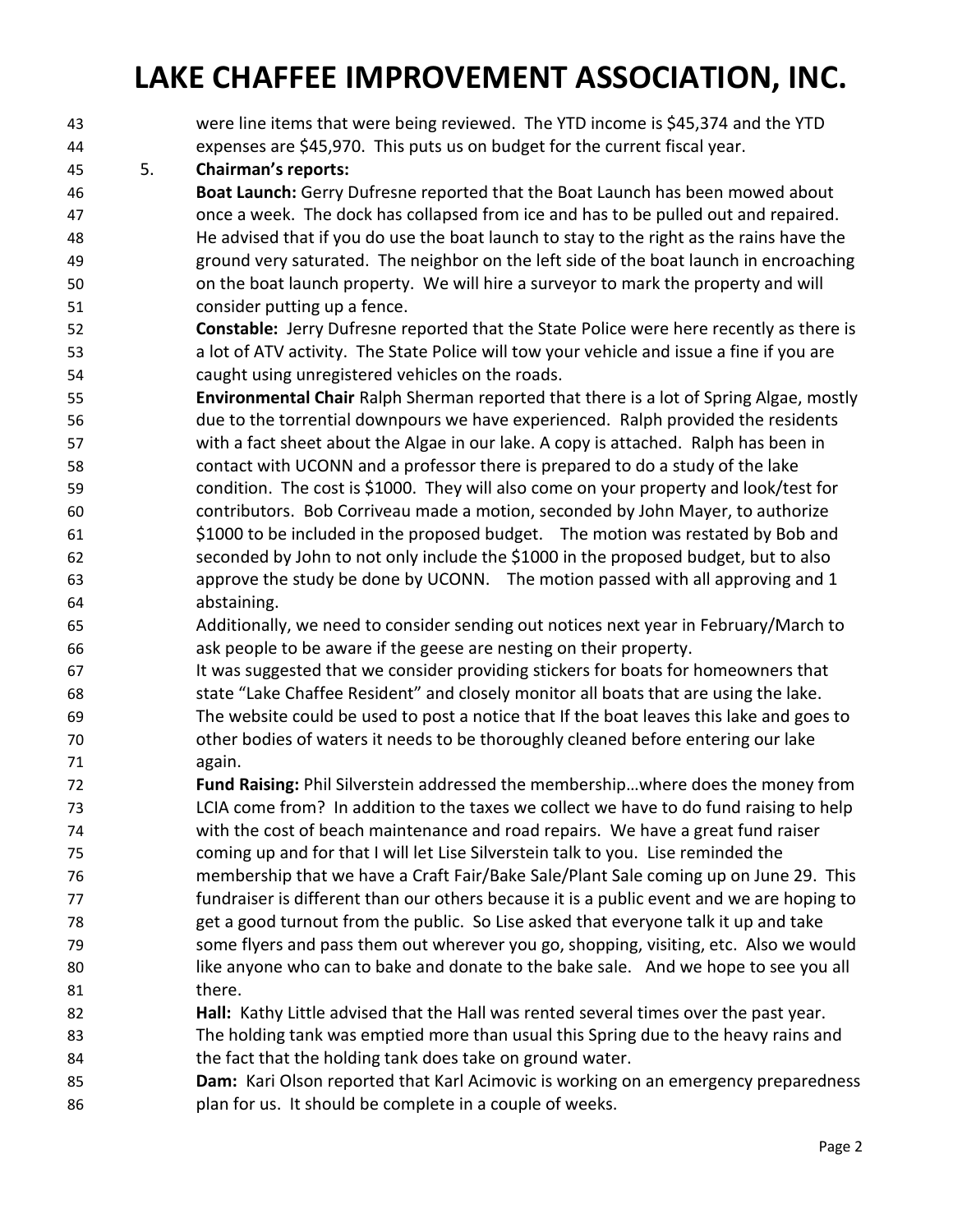**Beaches:** Jean Panek reported that cleanup has been done on both beaches and the port-a-potties are in place at both beaches. Sue Caulkin donated a picnic table which has been put on the Main Beach. The Rototilling has been completed at Mothers Beach. Oak Drive resident Laura Mahon expressed concerns about vehicles parking on 91 the road and said she would be willing to cover the cost of a metal NO PARKING sign to be posted as well as a sign advising residents of the beach rules. The board will discuss with Laura the wording for the sign. Oak Drive resident Liz Provencher asked if there is any contingency for no parking on Oak Drive. Maybe the board could send a letter to 95 the residents to tell them that parking is available at the Hall not on Oak Drive. A lengthy discussion followed about how best to enforce our ordinances, whether we should seek legal counsel, or whether we can just start towing vehicles that are in violation. Bob Corriveau made a motion, seconded by Seth Kaufman, to authorize the president to submit our ordinances to an attorney to review and determine what action or time is needed to enforce them. Discussion followed ..some members feel it is a waste of money to pay an attorney to tell us what our ordinances say, the problem is we don't know how to enforce them. One solution might be to ask the Town Attorney, another solution might be to boot the vehicles instead of tow them although that doesn't get them off of the streets. A letter will be sent to homeowners violating the ordinances and fines will be levied. The fines and towing need to be enforced. Bob Corriveau withdrew his motion. Before the July meeting we will have a plan on how we will enforce our ordinances. We will put a reminder on the website that no parking is allowed on LCIA roads and violators will be towed.

- **Roads:** We received 4 prices from Hipsky Construction for paved road repair. There are 2 sections on Circle Drive, one on Armitage Court, and one on Ashford Drive. The estimates were \$4000. \$4000 \$4000 and \$6000 for all of the work. One section on Circle Drive was made worse by work that was done on 41 Circle Drive; we are currently trying to get restitution from the Bank that owns the property. Jason VanHorn asked if the grading will take into account the drainage on the roads. There is a problem on Squirrel Hill that was made worse by the snow plow this year. Matt Olson 116 said that Westford Drive is a big problem. Mike reiterated that the grading and filling of the dirt roads should help alleviate some of those problems.
- **Tax Collection:** Tom Martin reported that there are 77 homeowners who have not paid this years taxes or who are delinquent for years past. There are 10 people who owe more than \$900 and those collections are being sent to the lawyer. Once the claim goes to the lawyer there are additional lawyer fees that the homeowner is responsible for. The other delinquencies will receive a courtesy letter requesting payment. **Website:** Jacqueline was not present. Mike reported that the new website is up and running; please take a look at it.
- 
- 6. **Old Business:** None to discuss